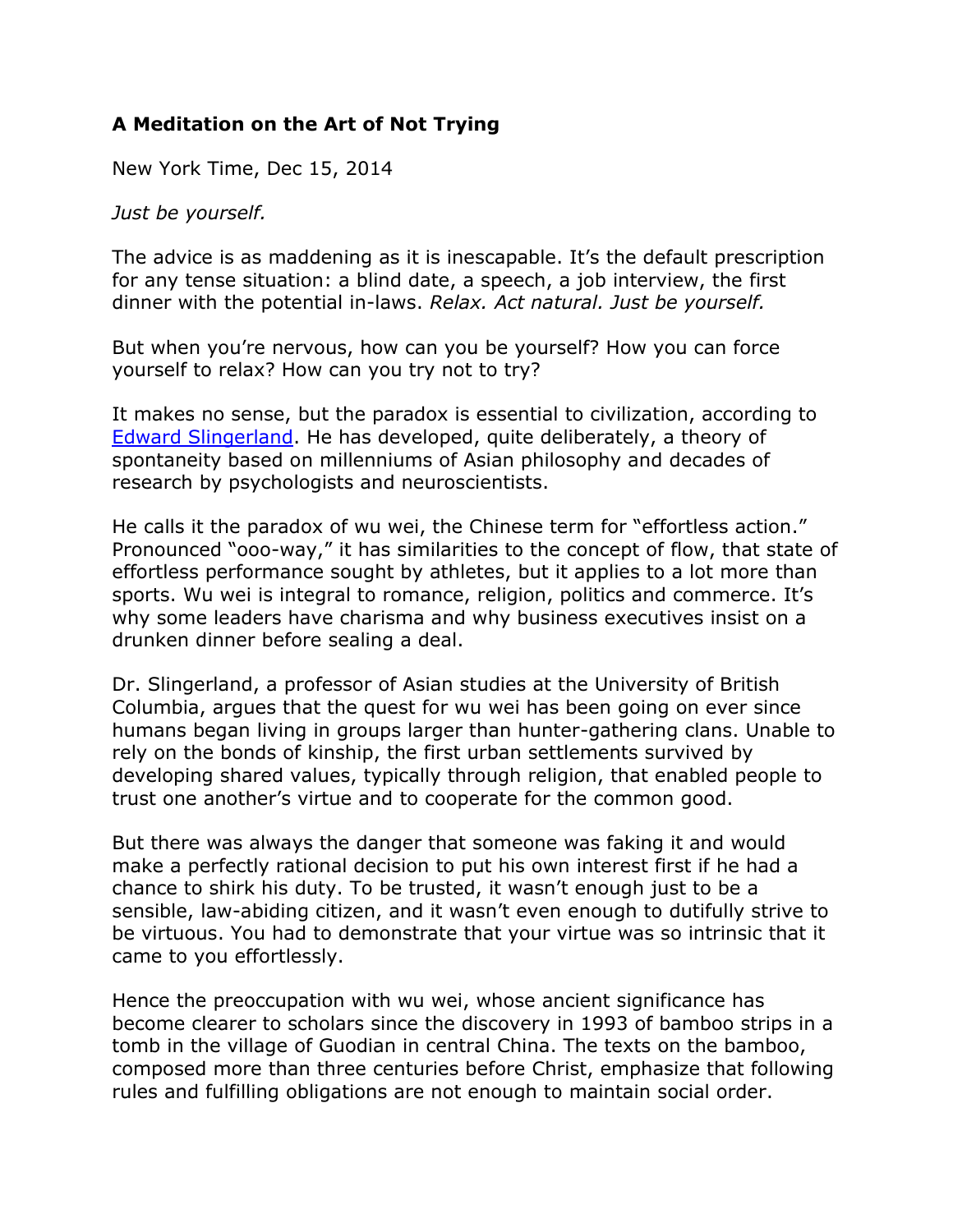These texts tell aspiring politicians that they must have an instinctive sense of their duties to their superiors: "If you try to be filial, this not true filiality; if you try to be obedient, this is not true obedience. You cannot try, but you also cannot *not* try."

That paradox has kept philosophers and theologians busy ever since, as Dr. Slingerland deftly explains in his new book, "[Trying Not to Try: The Art and](http://www.randomhouse.com/book/221421/trying-not-to-try-by-edward-slingerland)  [Science of Spontaneity](http://www.randomhouse.com/book/221421/trying-not-to-try-by-edward-slingerland)." One school has favored the Confucian approach to effortless grace, which actually requires a great deal of initial effort.

Through willpower and the rigorous adherence to rules, traditions and rituals, the Confucian "gentleman" was supposed to learn proper behavior so thoroughly that it would eventually become second nature to him. He would behave virtuously and gracefully without any conscious effort, like an orator who knows his speech so well that it seems extemporaneous.

But is that authentic wu wei? Not according to the rival school of Taoists that arose around the same time as Confucianism, in the fifth century B.C. It was guided by the [Tao Te Ching](http://cup.columbia.edu/book/the-classic-of-the-way-and-virtue/9780231105804), "The Classic of the Way and Virtue," which took a direct shot at Confucius: "The worst kind of Virtue never stops striving for Virtue, and so never achieves Virtue."

Taoists did not strive. Instead of following the rigid training and rituals required by Confucius, they sought to liberate the natural virtue within. They went with the flow. They disdained traditional music in favor of a funkier new style with a beat. They emphasized personal meditation instead of formal scholarship.

Rejecting materialistic ambitions and the technology of their age, they fled to the countryside and practiced a primitive form of agriculture, pulling the plow themselves instead of using oxen. Dr. Slingerland calls them "the original hippies, dropping out, turning on, and stickin' it to the Man more than 2,000 years before the invention of tie-dye and the Grateful Dead."

Variations of this debate would take place among Zen Buddhist, Hindu and Christian philosophers, and continue today among psychologists and neuroscientists arguing how much of morality and behavior is guided by rational choices or by unconscious feelings.

"Psychological science suggests that the ancient Chinese philosophers were genuinely on to something," says [Jonathan Schooler,](https://www.psych.ucsb.edu/people/faculty/schooler) a psychologist at the University of California, Santa Barbara. "Particularly when one has developed proficiency in an area, it is often better to simply go with the flow. Paralysis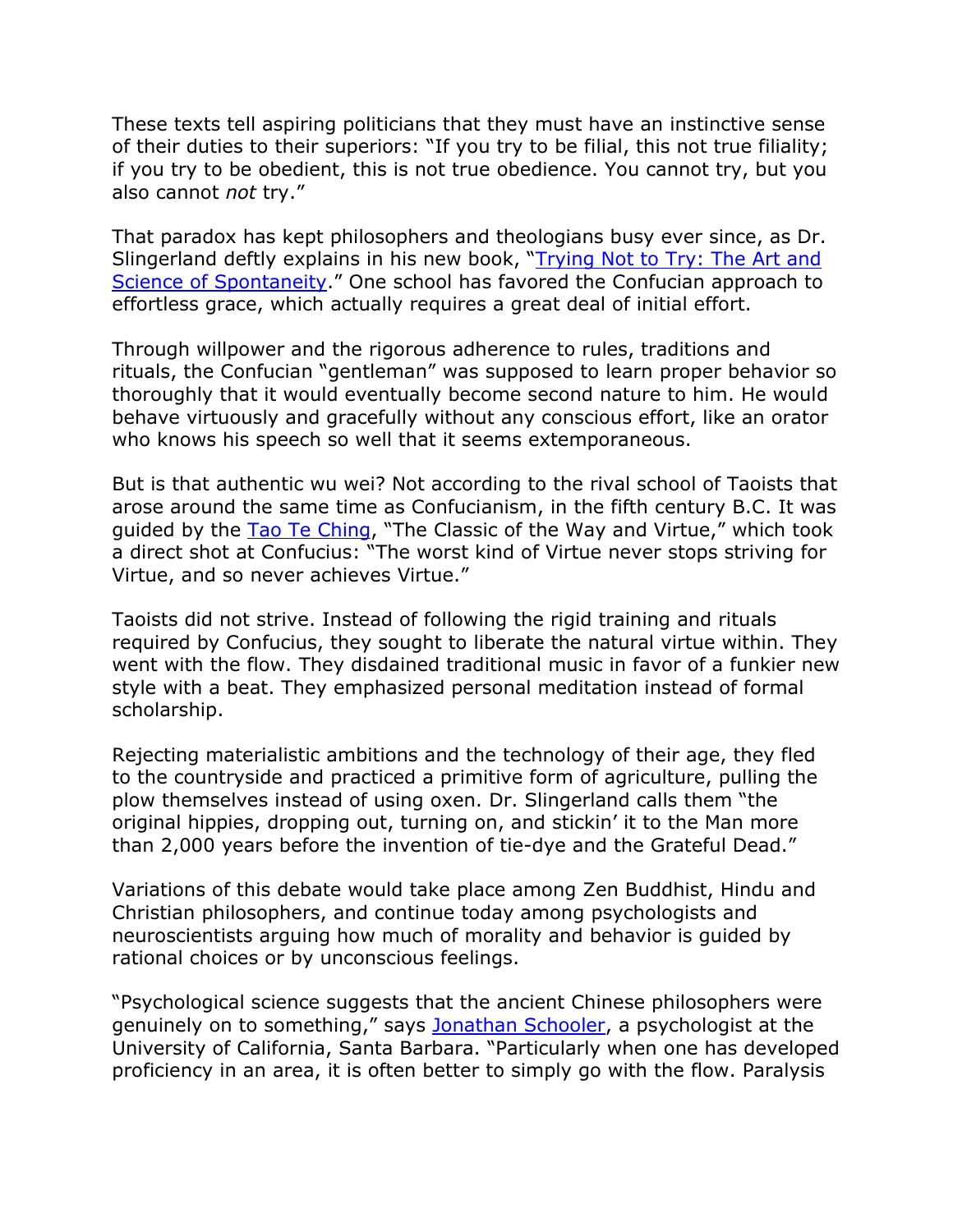through analysis and overthinking are very real pitfalls that the art of wu wei was designed to avoid."

However wu wei is attained, there's no debate about the charismatic effect it creates. It conveys an authenticity that makes you attractive, whether you're addressing a crowd or talking to one person. The way to impress someone on a first date is to not seem too desperate to impress.

Some people, like politicians and salespeople, can get pretty good at faking spontaneity, but we're constantly looking for ways to expose them. We put presidential candidates through marathon campaigns looking for that one spontaneous moment that reveals their "true" character.

Before signing a big deal, businesspeople often insist on getting to know potential partners at a boozy meal because alcohol makes it difficult to fake feelings. Neuroscientists have achieved the same effect in brain scanners by applying magnetic fields that suppress cognitive-control ability and in this way make it harder for people to tell convincing lies.

"Getting drunk is essentially an act of mental disarmament," Dr. Slingerland writes. "In the same way that shaking right hands with someone assures them that you're not holding a weapon, downing a few tequila shots is like checking your prefrontal cortex at the door. 'See? No cognitive control. You can trust me.' "

But if getting drunk is not an option, what's the best strategy for wu wei  $$ trying or not trying? Dr. Slingerland recommends a combination. Conscious effort is necessary to learn a skill, and the Confucian emphasis on following rituals is in accord with psychological research showing we have a limited amount of willpower. Training yourself to follow rules automatically can be liberating, because it conserves cognitive energy for other tasks.

But trying can become counterproductive, as the Taoists recognized and psychologists have demonstrated in an experiment with a pendulum. When someone holding the pendulum was instructed to keep it from moving, the effort caused it to move even more.

"Our culture is very good at pushing people to work hard or acquire particular technical skills," Dr. Slingerland says. "But in many domains actual success requires the ability to transcend our training and relax completely into what we are doing, or simply forget ourselves as agents."

He likes the compromise approach of Mencius, a Chinese philosopher in the fourth century B.C. who combined the Confucian and Taoist approaches: